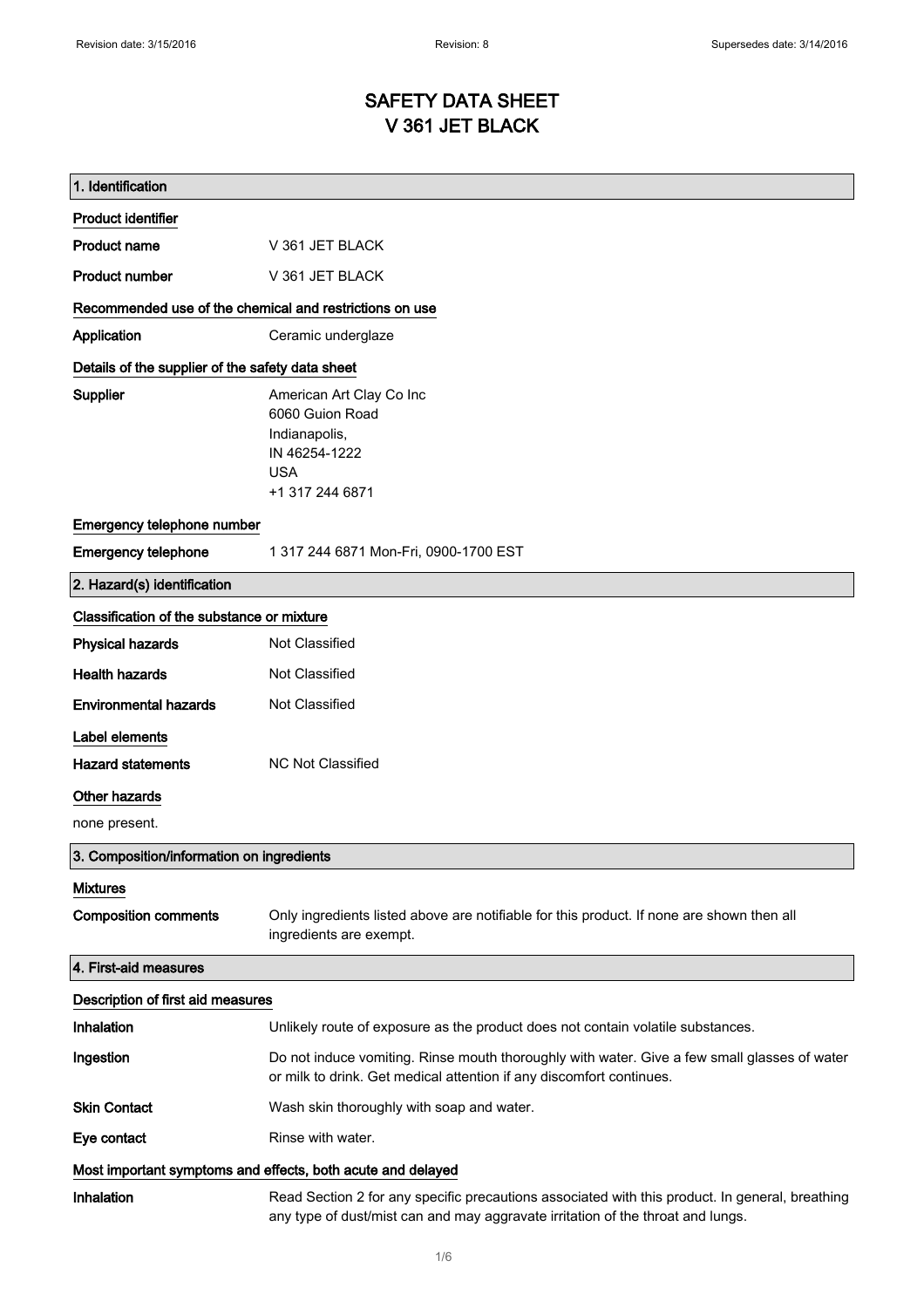| Ingestion                                                    | Read Section 2 for any specific precautions associated with the use of this product. Products<br>with specific warnings about ingestion will give guidance there.                                                                                                                                           |  |
|--------------------------------------------------------------|-------------------------------------------------------------------------------------------------------------------------------------------------------------------------------------------------------------------------------------------------------------------------------------------------------------|--|
| Skin contact                                                 | Read Section 2 for any specific precautions associated with the use of this product. In general<br>most ceramic glazes, clays and special products will tend to have a drying effect on the skin<br>and may cause some sensitivity to users with sensitive skin.                                            |  |
| Eye contact                                                  | Read Section 2 for any specific precautions associated with the use of this product. In general<br>most ceramic and special products contain materials that maybe abrasive to eyes. Keeping<br>materials from contacting the eyes is prudent. If contact does occur, flush with clean water, do<br>not rub. |  |
|                                                              | Indication of immediate medical attention and special treatment needed                                                                                                                                                                                                                                      |  |
| Notes for the doctor                                         | Treat symptomatically.                                                                                                                                                                                                                                                                                      |  |
| 5. Fire-fighting measures                                    |                                                                                                                                                                                                                                                                                                             |  |
| <b>Extinguishing media</b>                                   |                                                                                                                                                                                                                                                                                                             |  |
| Suitable extinguishing media                                 | Use fire-extinguishing media suitable for the surrounding fire.                                                                                                                                                                                                                                             |  |
| Special hazards arising from the substance or mixture        |                                                                                                                                                                                                                                                                                                             |  |
| Specific hazards                                             | The product is not believed to present a hazard due to its physical nature.                                                                                                                                                                                                                                 |  |
| <b>Advice for firefighters</b>                               |                                                                                                                                                                                                                                                                                                             |  |
| Special protective equipment<br>for firefighters             | Use protective equipment appropriate for surrounding materials.                                                                                                                                                                                                                                             |  |
| 6. Accidental release measures                               |                                                                                                                                                                                                                                                                                                             |  |
|                                                              | Personal precautions, protective equipment and emergency procedures                                                                                                                                                                                                                                         |  |
| <b>Personal precautions</b>                                  | For personal protection, see Section 8.                                                                                                                                                                                                                                                                     |  |
| <b>Environmental precautions</b>                             |                                                                                                                                                                                                                                                                                                             |  |
| <b>Environmental precautions</b>                             | Please read Section 2 completely. If any environmental warnings such as; H411 or H412 are<br>listed in Section 2, please use appropriate procedures when disposing of product and<br>container. Do not put materials into waterways or sewers.                                                              |  |
| Methods and material for containment and cleaning up         |                                                                                                                                                                                                                                                                                                             |  |
| Methods for cleaning up                                      | Collect spillage for reclamation or absorb in vermiculite, dry sand or similar material.                                                                                                                                                                                                                    |  |
| Reference to other sections                                  | For waste disposal, see Section 13. For personal protection, see Section 8.                                                                                                                                                                                                                                 |  |
| 7. Handling and storage                                      |                                                                                                                                                                                                                                                                                                             |  |
| Precautions for safe handling                                |                                                                                                                                                                                                                                                                                                             |  |
| Usage precautions                                            | Read label before use. Do not eat, drink or smoke when using this product. Good personal<br>hygiene procedures should be implemented. Wash hands and any other contaminated areas<br>of the body with soap and water before leaving the work site.                                                          |  |
| Conditions for safe storage, including any incompatibilities |                                                                                                                                                                                                                                                                                                             |  |
| <b>Storage precautions</b>                                   | Store in tightly-closed, original container in a dry and cool place.                                                                                                                                                                                                                                        |  |
|                                                              |                                                                                                                                                                                                                                                                                                             |  |
| Specific end uses(s)                                         |                                                                                                                                                                                                                                                                                                             |  |
| Specific end use(s)                                          | The identified uses for this product are detailed in Section 1.2.                                                                                                                                                                                                                                           |  |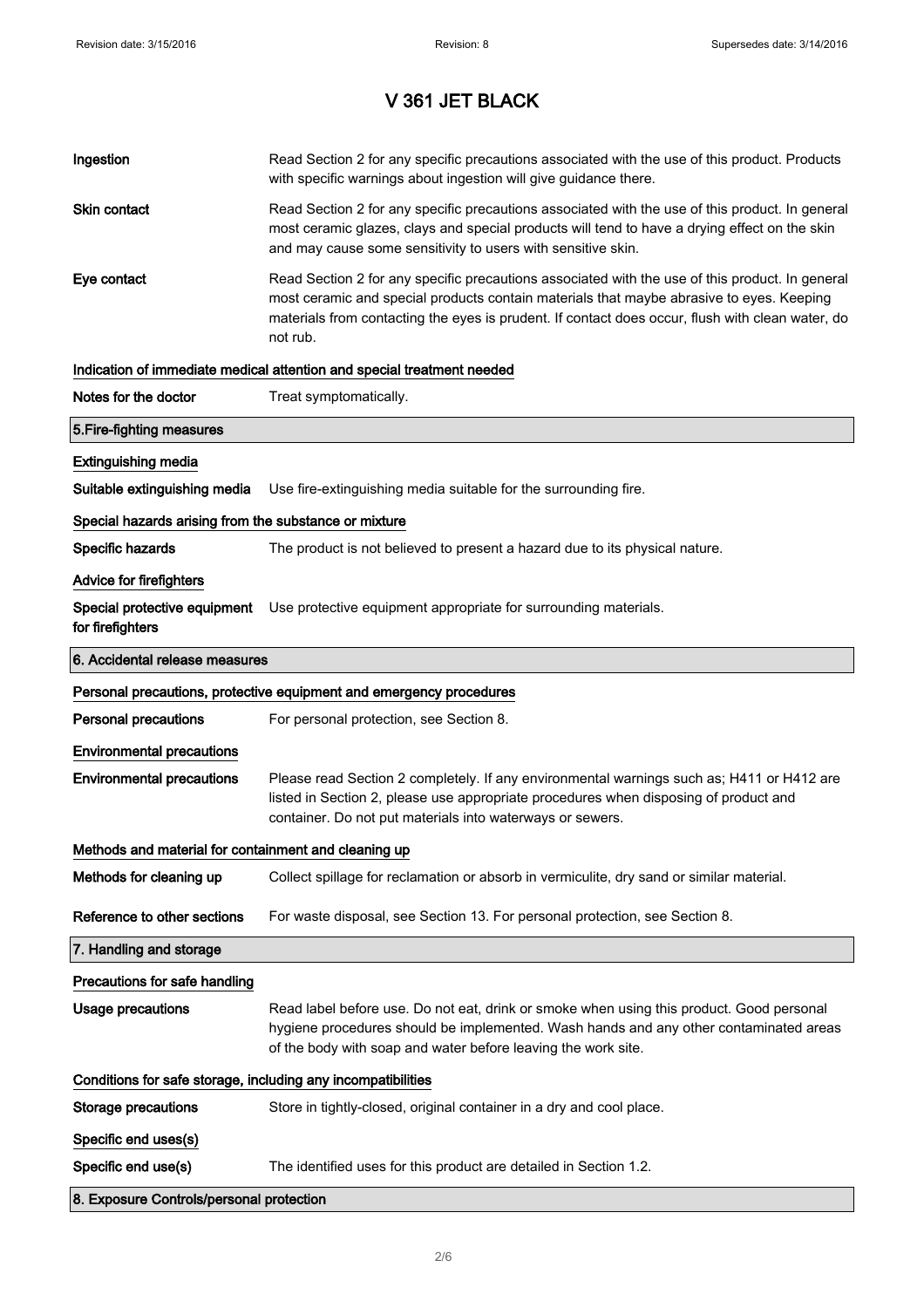| Ingredient comments                 | Only ingredients listed n Section 3 are notifiable for this product. If none are shown then all<br>ingredients are exempt.                                                                                           |
|-------------------------------------|----------------------------------------------------------------------------------------------------------------------------------------------------------------------------------------------------------------------|
| <b>Exposure controls</b>            |                                                                                                                                                                                                                      |
| Appropriate engineering<br>controls | No specific ventilations requirements unless the "FAN" pictogram is shown above or specified<br>in Section 2.                                                                                                        |
| Eye/face protection                 | No specific eye protection required unless the "EYE PROTECTION" pictogram is shown<br>above or specified in Section 2.                                                                                               |
| Hand protection                     | No specific hand protection required unless the "HAND PROTECTION" pictogram is shown<br>above or specified in Section 2.                                                                                             |
| Hygiene measures                    | Using good personal hygiene practices is always appropriate. Keeping a clean work space,<br>cleaning up properly when done, and not eating, drinking or smoking when using this product.                             |
| Respiratory protection              | No specific respiratory protection required unless the "RESPIRATOR" pictogram is shown<br>above or specified in Section 2. Using the appropriate certified protection for the operation is<br>important if required. |

#### 9. Physical and Chemical Properties

#### Information on basic physical and chemical properties

| Appearance                                      | Colored liquid.           |
|-------------------------------------------------|---------------------------|
| Color                                           | Various colors.           |
| Odor                                            | Almost odorless.          |
| <b>Odor threshold</b>                           | No information available. |
| рH                                              | 6-8                       |
| <b>Melting point</b>                            | No information available. |
| Initial boiling point and range                 | No information available. |
| <b>Flash point</b>                              | No information available. |
| <b>Evaporation rate</b>                         | No information available. |
| Flammability (solid, gas)                       | No information available. |
| Upper/lower flammability or<br>explosive limits | No information available. |
| Vapour pressure                                 | No information available. |
| <b>Relative density</b>                         | Greater than 1.0          |
| Solubility(ies)                                 | Not applicable.           |
| <b>Partition coefficient</b>                    | No information available. |
| <b>Auto-ignition temperature</b>                | Not applicable.           |
| <b>Decomposition Temperature</b>                | No information available. |
| <b>Viscosity</b>                                | No information available. |
| <b>Explosive properties</b>                     | none                      |
| <b>Oxidising properties</b>                     | none                      |
| <b>Other information</b>                        | Not applicable.           |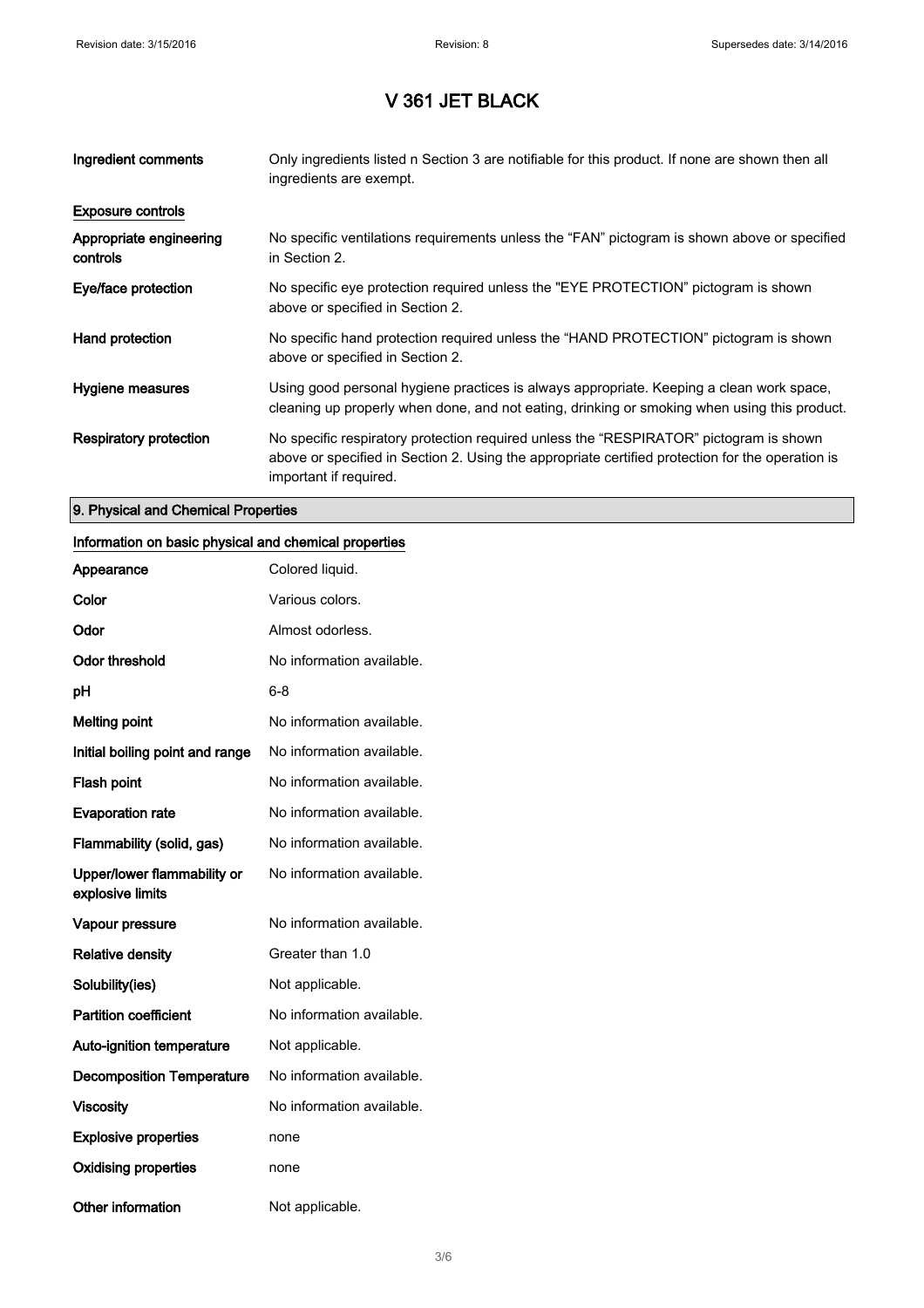| 10. Stability and reactivity          |                                                                                                                                                                                                                                                |
|---------------------------------------|------------------------------------------------------------------------------------------------------------------------------------------------------------------------------------------------------------------------------------------------|
| Reactivity                            | There are no known reactivity hazards associated with this product.                                                                                                                                                                            |
| <b>Stability</b>                      | No particular stability concerns.                                                                                                                                                                                                              |
| Possibility of hazardous<br>reactions | None known.                                                                                                                                                                                                                                    |
| <b>Conditions to avoid</b>            | None known.                                                                                                                                                                                                                                    |
| Materials to avoid                    | None known.                                                                                                                                                                                                                                    |
| Hazardous decomposition<br>products   | None known.                                                                                                                                                                                                                                    |
| 11. Toxicological information         |                                                                                                                                                                                                                                                |
| Information on toxicological effects  |                                                                                                                                                                                                                                                |
| <b>Toxicological effects</b>          | Please read Section 2 thoroughly to understand the toxicological risks, (if any) and<br>precautions for safe use (if any).                                                                                                                     |
| Skin corrosion/irritation             |                                                                                                                                                                                                                                                |
| <b>Skin sensitization</b>             |                                                                                                                                                                                                                                                |
| <b>Skin sensitisation</b>             | Based on available data the classification criteria are not met.                                                                                                                                                                               |
| Eye contact                           | May cause temporary eye irritation.                                                                                                                                                                                                            |
| 12. Ecological Information            |                                                                                                                                                                                                                                                |
| Ecotoxicity                           | Please read Section 2 completely. If any environmental warnings such as; H411 or H412 are<br>listed in Section 2, please use appropriate procedures when disposing of product and<br>container. Do not put materials into waterways or sewers. |
| Toxicity                              |                                                                                                                                                                                                                                                |
| <b>Toxicity</b>                       | Please read Section 2 completely. If any environmental warnings such as; H411 or H412 are<br>listed in Section 2, please use appropriate procedures when disposing of product and<br>container. Do not put materials into waterways or sewers. |
| Persistence and degradability         |                                                                                                                                                                                                                                                |
| Persistence and degradability         | No data available.                                                                                                                                                                                                                             |
| Biodegradation                        | Not inherently biodegradable.                                                                                                                                                                                                                  |
| <b>Bioaccumulative potential</b>      |                                                                                                                                                                                                                                                |
| <b>Partition coefficient</b>          | No information available.                                                                                                                                                                                                                      |
| Mobility in soil                      |                                                                                                                                                                                                                                                |
| <b>Mobility</b>                       | Semi-mobile.                                                                                                                                                                                                                                   |
| Results of PBT and vPvB assessment    |                                                                                                                                                                                                                                                |
| Results of PBT and vPvB<br>assessment | This product does not contain any substances classified as PBT or vPvB.                                                                                                                                                                        |
| Other adverse effects                 |                                                                                                                                                                                                                                                |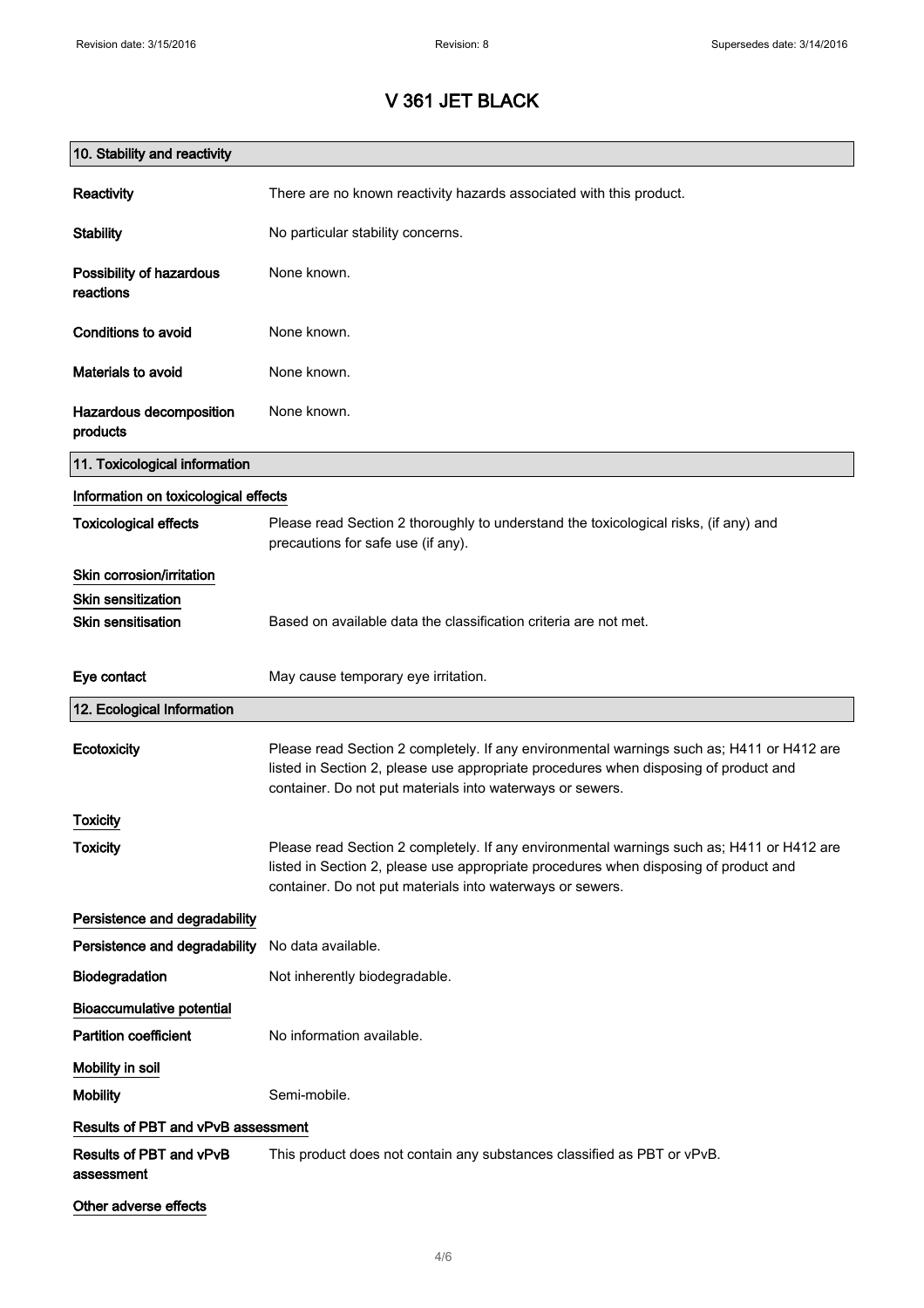| Other adverse effects                                                                                                                                                                                                                             | None known.                                                                                                                                                                                  |
|---------------------------------------------------------------------------------------------------------------------------------------------------------------------------------------------------------------------------------------------------|----------------------------------------------------------------------------------------------------------------------------------------------------------------------------------------------|
| 13. Disposal considerations                                                                                                                                                                                                                       |                                                                                                                                                                                              |
| Waste treatment methods                                                                                                                                                                                                                           |                                                                                                                                                                                              |
| <b>General information</b>                                                                                                                                                                                                                        | Dispose of waste product or used containers in accordance with local regulations When<br>handling waste, the safety precautions applying to handling of the product should be<br>considered. |
| 14. Transport information                                                                                                                                                                                                                         |                                                                                                                                                                                              |
| General                                                                                                                                                                                                                                           | The product is not covered by international regulations on the transport of dangerous goods<br>(IMDG, IATA, DoT).                                                                            |
| <b>UN Number</b>                                                                                                                                                                                                                                  |                                                                                                                                                                                              |
| Not applicable.                                                                                                                                                                                                                                   |                                                                                                                                                                                              |
| UN proper shipping name                                                                                                                                                                                                                           |                                                                                                                                                                                              |
| Not applicable.                                                                                                                                                                                                                                   |                                                                                                                                                                                              |
| Transport hazard class(es)                                                                                                                                                                                                                        |                                                                                                                                                                                              |
| No transport warning sign required.                                                                                                                                                                                                               |                                                                                                                                                                                              |
| Packing group                                                                                                                                                                                                                                     |                                                                                                                                                                                              |
| Not applicable.                                                                                                                                                                                                                                   |                                                                                                                                                                                              |
| <b>Environmental hazards</b>                                                                                                                                                                                                                      |                                                                                                                                                                                              |
| <b>Environmentally Hazardous Substance</b><br>Please refer to Section 2 for any environmental hazards associated with this product. If H411/H412 warnings are shown then<br>please verify packaging and labeling requirements for larger volumes. |                                                                                                                                                                                              |
| Special precautions for user                                                                                                                                                                                                                      |                                                                                                                                                                                              |
| Not applicable.                                                                                                                                                                                                                                   |                                                                                                                                                                                              |
| Transport in bulk according to Not applicable.<br>Annex II of MARPOL 73/78<br>and the IBC Code                                                                                                                                                    |                                                                                                                                                                                              |
| 15. Regulatory information                                                                                                                                                                                                                        |                                                                                                                                                                                              |
| <b>US State Regulations</b><br>None of the ingredients are listed or exempt.                                                                                                                                                                      | California Proposition 65 Carcinogens and Reproductive Toxins                                                                                                                                |
| Inventories<br>Canada - DSL/NDSL<br>All the ingredients are listed or exempt.                                                                                                                                                                     |                                                                                                                                                                                              |
| <b>US-TSCA</b><br>All the ingredients are listed or exempt.                                                                                                                                                                                       |                                                                                                                                                                                              |
| US - TSCA 12(b) Export Notification                                                                                                                                                                                                               |                                                                                                                                                                                              |

All the ingredients are listed or exempt.

16. Other information